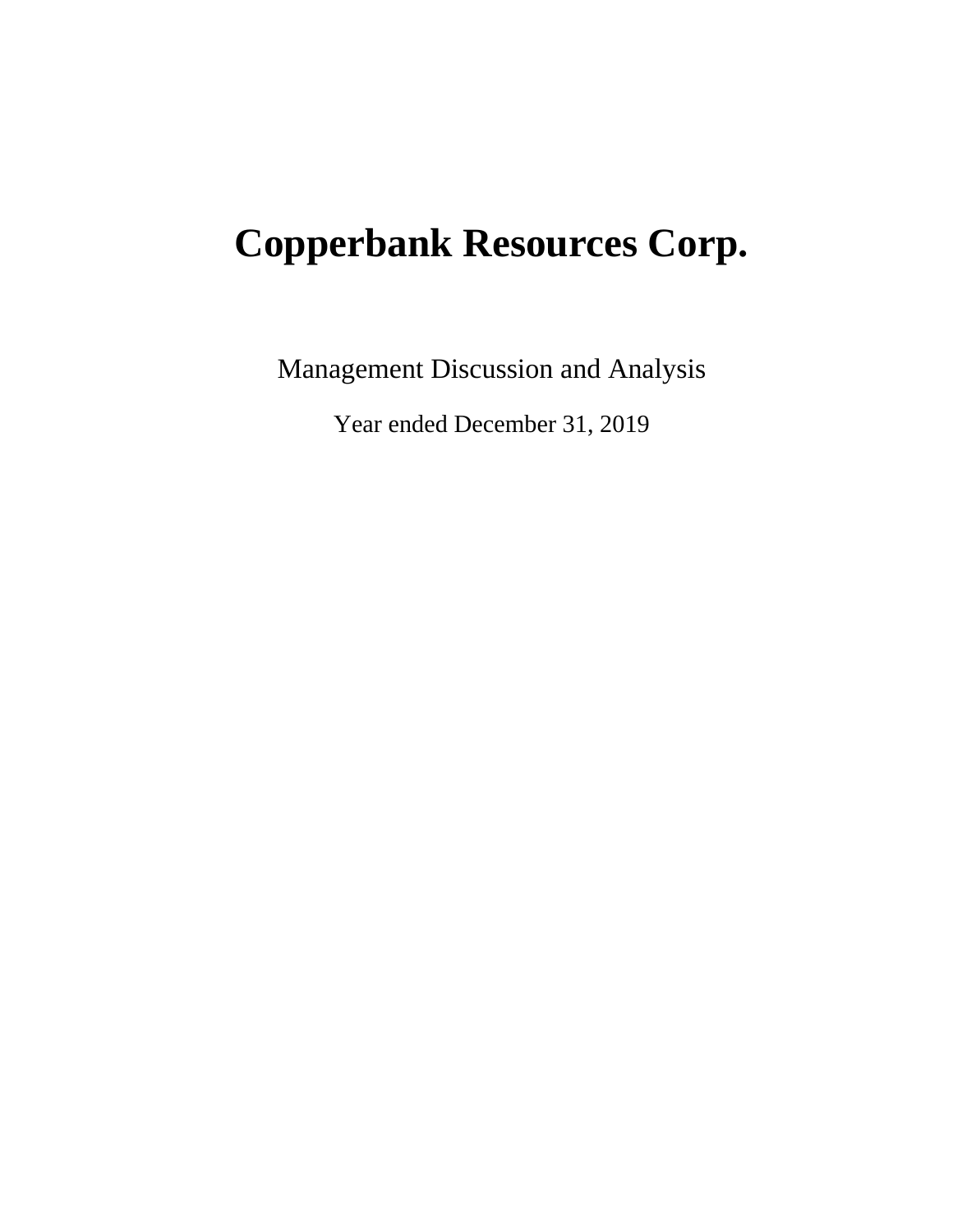# **Background**

The following discussion and analysis of Copperbank Resources Corp. (the "Company" or "Copperbank") for the year ended December 31, 2019 is prepared as of April 28, 2020 and should be read together with the consolidated financial statements for the same period and related notes attached thereto, which are presented in Canadian dollars and prepared in accordance with International Financial Reporting Standards ("IFRS") as issued by the International Accounting Standards Board ("IASB"). All amounts are stated in Canadian dollar unless otherwise indicated.

Certain statements in this report that are not historical facts are forward-looking statements involving known and unknown risks and uncertainties, which could cause actual results to vary considerably from these statements. Readers are cautioned not to put undue reliance on forward-looking statements.

Additional information of the Company is available on SEDAR at [www.sedar.com](http://www.sedar.com/) and at the Company's website at [www.copperbankcorp.com.](http://www.copperbankcorp.com/) 

# **Description of Business**

Copperbank was incorporated on October 21, 2014 under the Business Corporation Act (British Columbia), whereby 0999279 B.C. Ltd. ("0999279"), 1016077 B.C. Ltd. ("Full Metal"), and Choice Gold Corp. ("Choice Gold"), were amalgamated as one company as the "Copperbank Resources Corp".

The Company's head office is 1500 - 409 Granville Street, Vancouver, British Columbia, V6C 1T2. The Company's shares are traded on the Canadian Securities Exchange ("CSE") under the symbol "CBK" and its principal business is the acquisition and development of mineral properties. All of the Company's resource properties are located in the U.S.A. and are still in their exploration stages.

The underlying value of the Company's resource properties are entirely dependent on the existence of economically recoverable reserves, on the ability of the Company to obtain the necessary financing and permits to complete development, and upon future profitable production.

# **Corporate Update**

The following is a corporate update of the Company during the year ended December 31, 2019:

- Mr. Bonifacio became chairman of the board in March 2019, with his role of President and Chief Executive Officer being assumed by Mr. Gianni Kovacevic.
- In March 2019, the Company completed a private placement financing for gross proceeds of \$535,958, issuing 7,656,548 common shares at a price of \$0.07 per share. No fees were paid as part of this private placement and the Company is using the proceeds to finance its working capital.
- The Company granted 2,000,000 stock options to a consultant and a newly appointed director at \$.10 per share, with an expiry period of 5 years.
- On June 17, 2019 the Company issued convertible debentures ("CDs") for gross proceeds of \$263,000. Each CD has an issue price of \$1,000, a term of two years from the date of issuance and bears an interest at a rate of 15% per annum, payable monthly in cash and will mature on June 14, 2021. Each CD is convertible into common shares of the Company at the option of the holder at \$0.07 per share. CDs must be converted in minimum amounts of \$1,000. The Company will have the option to redeem the CDs, in whole or in part, at any time prior to the maturity date, on not more than 60 days' and not less than 30 days' prior notice at a redemption price equal to their principal amount plus accrued and unpaid interest, provided that if such redemption is completed prior to the date that is 12 months after the date of issuance of the CDs, the Company shall pay the holders of the redeemed CDs a redemption fee in cash equal to 15% of the principal amount of such redeemed Debentures, less the amount of any interest previously paid in respect of such redeemed CDs.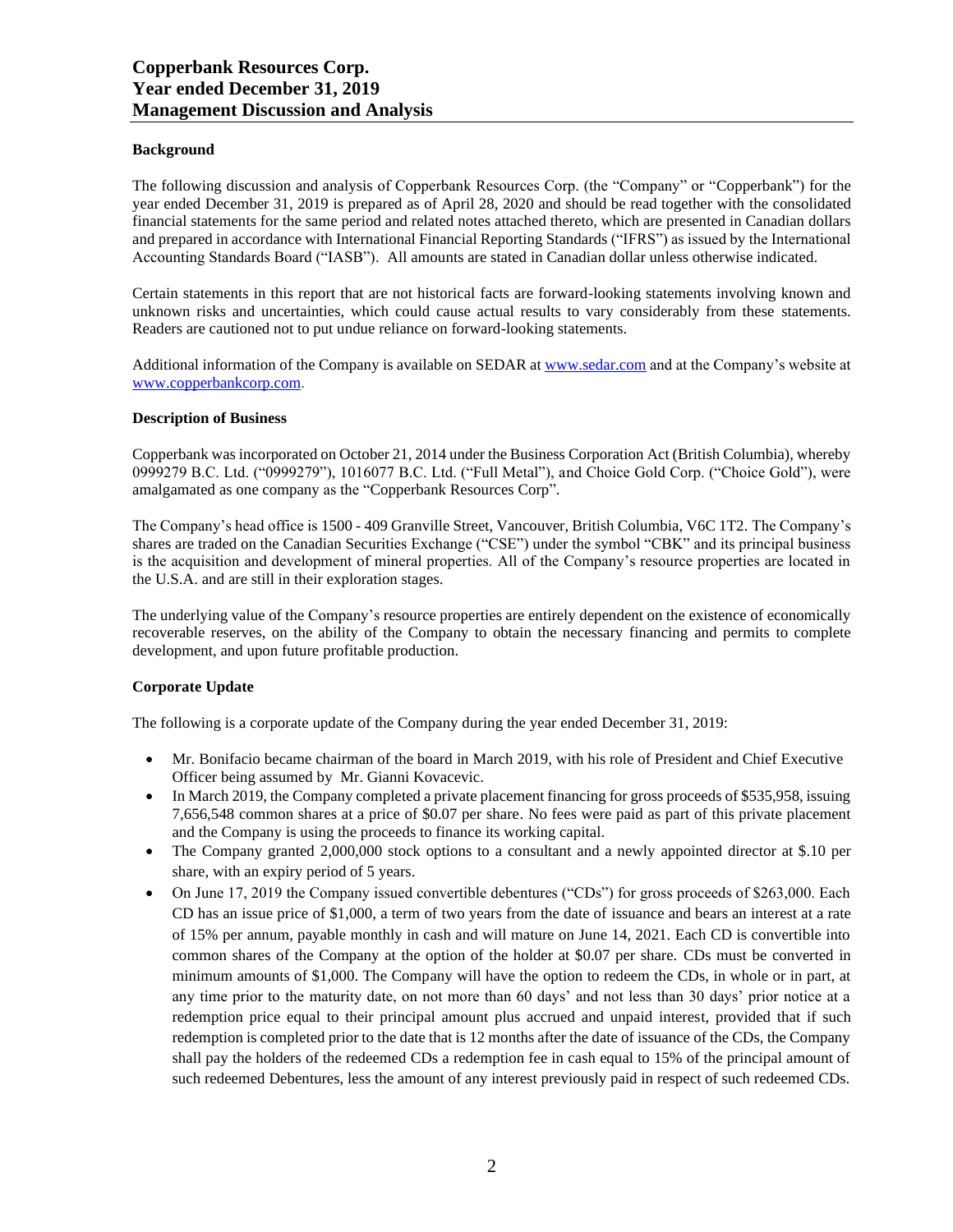- On August 12, 2019 the Company completed a non-brokered private placement of issuance of 8,000,000 shares at a price of \$0.06 per share for gross proceeds of \$480,000. The Company intends to use the net proceeds to maintain its portfolio of projects as well as general working capital.
- The Company established a wholly owned subsidiary, CopperBank Royalties Corp. in October 2019. The Company will launch CopperBank Royalties Corp. with two royalty assets from CopperBank's 100% owned Contact Copper Project located in Elko County, Nevada, and Copper Creek Project located in Pinal County, Arizona. Additionally, CopperBank is actively evaluating other royalty assets for potential acquisition by CopperBank Royalties Corp.
- From late 2018 through 2019 the Company was in negotiations with The Aleut Native Corporation, the mineral rights owner of the Pyramid and San Diego Bay Projects, to extend and amend the exploration agreement of the Projects. These negotiations were unsuccessful and in early 2020 the mineral rights owner terminated the option agreements. As a result, the option agreements are considered ceased and the Company has fully written off the Pyramid and San Diego Bay Projects.
- Subsequent to the year ended December 31, 2019, the Company issued 8,166,333 common shares through private placement for gross proceeds of \$489,980 and has issued 1,000,000 common shares to settle the an obligation of \$70,000 for services previously received from a consultant.

# **Exploration Properties Overview**

*Note: The foregoing historical mineral resource estimate (the "Historical Estimate") was published in a technical report titled "Copper Creek 2012 Mineral Resource Update, Pinal County, Arizona, USA, Technical Report" prepared for Redhawk by Independent Mining Consultants Inc., dated and filed by Redhawk on SEDAR on June 25, 2012. A qualified person (as defined in National Instrument 43-101 ("NI 43-101")), has not done sufficient work to classify the foregoing historical estimate as current mineral resources or reserves, and Copperbank is not treating the estimate as current mineral resources or reserves. The Historical Estimate was calculated using a 0.20% copper equivalent ("CuEq") cut-off grade. The Historical Estimate is based on metal prices of US\$3.00/lb CuEq and contained within an open pit geometry using industry comparable estimates for direct mining, milling, and G&A costs. The ratios for calculating CuEq are based upon US\$2.75/lb Cu, US\$12.00/lb Mo, and US\$20.00/oz Ag and recoveries of 90% for Cu, 80% for Mo, and 90% for Ag. Because the Historical Estimate was completed relatively recently in 2012 and in compliance with the definitions for mineral resource categorization set out by the Canadian Institute of Mining, Metallurgy and Petroleum, and disclosed in a technical report conforming to the requirements of NI 43-101, Copperbank is of the view that the Historical Estimate is generally reliable and relevant to an evaluation of the property, however Copperbank has not completed any independent verification of the Historical Estimate. In order to verify the Historical Estimate as current, a qualified person (as defined in NI 43-101) would have to conduct a site visit on behalf of Copperbank and complete standard data verification procedures. Copperbank intends to complete additional resource expansion drilling on Copper Creek for purposes of increasing and upgrading the mineral resource prior to completion of a new mineral resource estimate. Subsequent to the Historical Estimate, Redhawk published a technical report titled "Redhawk Copper, Inc., Copper Creek Project, Preliminary Economic Assessment, 25,000 TPD Mill with an Underground Mine for Development of the Copper Creek Resource", prepared by Mr. Joseph M. Keane, P.E.; Mr. Herb Welhener, MMSA-QPM; Mr. Steve Milne, P.E.; Mr. Gene Muller, P.E; Mr. David Nicholas and SGS Metcon/KD Engineering dated July 25, 2013, amended October 28, 2013 (the "PEA Technical Report"). The PEA Technical Report contained a mineral resource estimate that related solely to the portion of the Copper Creek deposit amenable to underground mining pursuant to the mine plan set out in the PEA Technical Report, using a 0.55% CuEq cut-off, which consisted of Indicated resources totaling approximately 2.1 billion lbs CuEq (132.0 million tons @ 0.79% CuEq) plus an Inferred resource of approximately 1.1 billion lbs CuEq (74.1 million tons @ 0.74% CuEq) based on metal prices of US\$3.00/lb CuEq The ratios for calculating CuEq are based upon US\$2.75/lb Cu, US\$12.00/lb Mo, and US\$20.00/oz Ag and recoveries of 90% for Cu, 80% for Mo, and 90% for Ag.*

The Company acquired the Copper Creek Project ("Copper Creek") through the acquisition of Redhawk Resources Inc. ("Redhawk") in the third quarter of 2018. The Copper Creek Project located in Arizona, represents a further continuation of the Company's copper consolidation business model.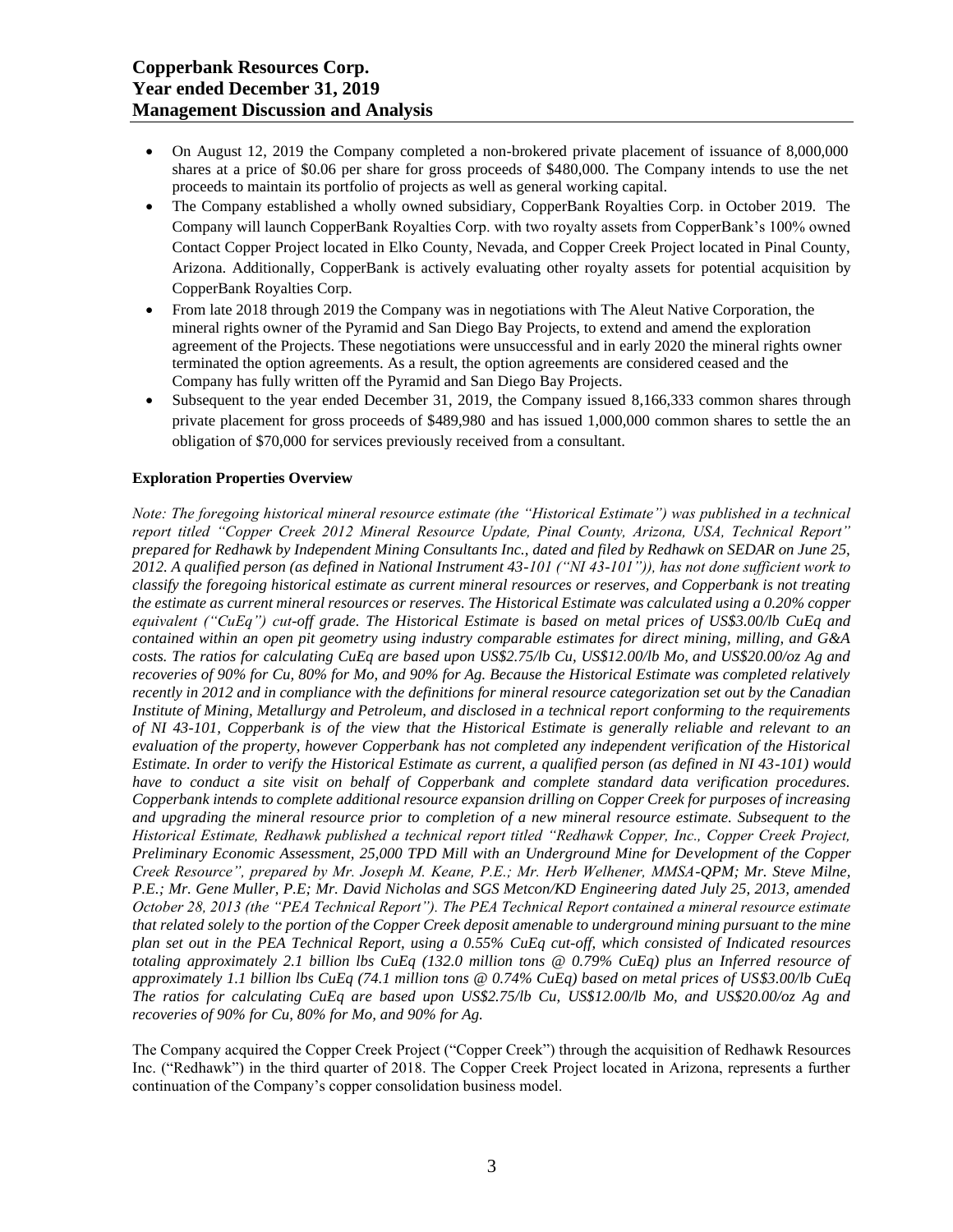In June 2018, The Company executed a definitive arrangement agreement ("Arrangement Agreement") pursuant to which the Company would acquire all of the issued and outstanding shares of Redhawk Resources, Inc. ("Redhawk"), a company listed on the NEX board of TSX Venture Exchange. Copperbank's acquisition of Redhawk (the "Transaction") and its Copper Creek Project ("Copper Creek") was effected by way of a plan of arrangement completed under the Business Corporations Act (British Columbia). Obtaining control of Copper Creek was the incentive for the Transaction.

The Transaction completed on August 31, 2018. Redhawk and its USA subsidiaries became subsidiaries of Copperbank. Redhawk ceased to be a reporting issuer under applicable Canadian securities laws. Copperbank issued 63,506,816 common shares of the Company to shareholders of Redhawk as consideration of the Transaction (using an exchange ratio of 0.928928) and 5,288,365 common shares in acquisition related costs. Copperbank also advanced \$200,000 to cover expenses incurred by Redhawk prior to the closing. This advance was forgiven upon the closing of the Transaction. After the Transaction, Copperbank is approximately 75% owned by current Copperbank shareholders and 25% by former Redhawk shareholders.

At the time of the Transaction, Redhawk's assets consisted primarily of cash, receivables and prepaids, reclamation bonds, property and equipment and a resource property, and it did not have any processes capable of generating outputs; therefore, Redhawk did not meet the definition of a business. Accordingly, as Redhawk did not qualify as a business in accordance with IFRS 3 *Business Combinations*, the amalgamation did not constitute a business combination and has been accounted for as an asset acquisition.

As the acquisition was not considered a business combination, the excess of value of consideration paid over net assets acquired was allocated to the Copper Creek Project.

The fair value of the common shares amounted to \$4,127,943, based on the trading price of the Company's shares on the issuance date. The fair value of the replacement options and warrants was determined using the Black-Scholes option pricing model with application of several assumptions:

The Company considers the Transaction an asset acquisition with details as follows:

| Consideration paid:                                 |             |
|-----------------------------------------------------|-------------|
| Issuance of 63,506,816 shares at \$0.065/share      | \$4,127,943 |
| Issuance of 5,288,365 shares for transaction costs  | 343.744     |
| <b>Transaction costs</b>                            | 109,948     |
| Cash advance                                        | 200,000     |
| Fair value of 3,344,139 replacement options issued  | 2,967       |
| Fair value of 4,118,191 replacement warrants issued | 26,484      |
| Total                                               | \$4,811,086 |
|                                                     |             |
| Assets acquired:                                    |             |

| Cash                           | \$3,529     |
|--------------------------------|-------------|
| Receivables                    | 17,737      |
| Reclamation bond               | 5,871       |
| Property and equipment         | 248,287     |
| Copper Creek resource property | 4,955,328   |
| Liabilities assumed:           |             |
| Accounts payable               | (214, 913)  |
| Loan payable                   | (204, 753)  |
| Total                          | \$4,811,086 |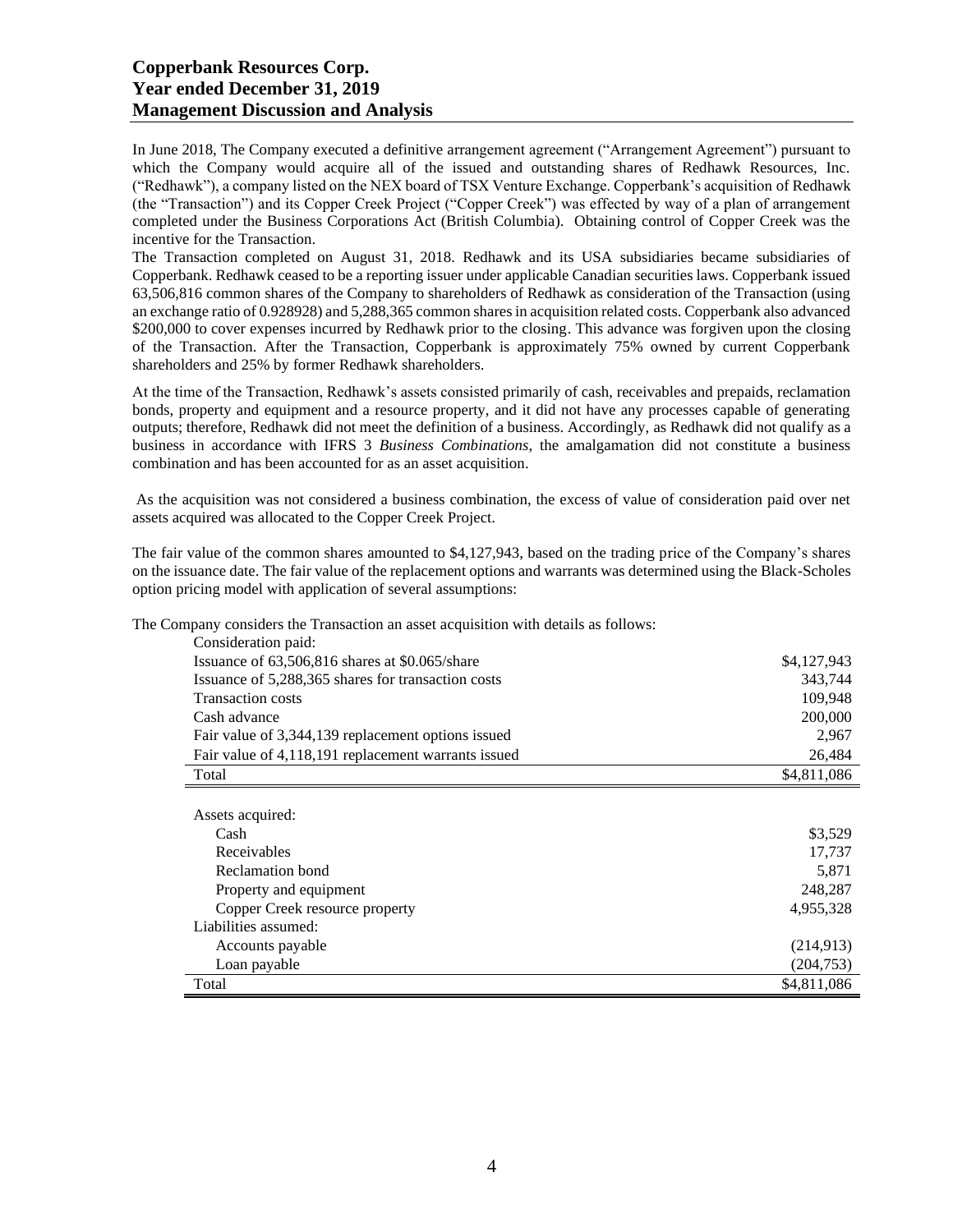# **Mineral Properties currently held**

As at December 31, 2019, the Company had two active copper development projects in the United States:

1) **Copper Creek Project** –The Copper Creek copper-molybdenum project consists of approximately 16 square miles of contiguous patented and unpatented mining claims and state prospecting permits, located near San Manuel, Arizona, about 110km north-east of Tucson and proximal to existing significant mining projects in the region, including Freeport-McMoRan's Miami, Morenci and Safford projects, Rio Tinto's Resolution project, Capstone's Pinto Valley project and Hudbay's Rosemont project. The Company's combined post-Transaction asset base is located in Alaska, Nevada and Arizona, within supportive communities in mining friendly jurisdictions with a longstanding history of mining.

The Company's portfolio of copper assets possess the following attributes:

• Pipeline of growth assets with prospective exploration potential: Redhawk's Copper Creek project, along with Copperbank's existing Contact copper project and Alaskan copper-gold project, all possess untested exploration upside to further add to existing resources while presenting additional opportunities for optimization.

• Premier copper optionality company: The business combination will create a leading copper focused explorer and developer during a time of encouraging supply and demand fundamentals.

• In-state development and capital markets experience: Senior management of Copperbank have a proven track record of systematically advancing projects through the development phase, inclusive of permitting, and possess considerable capital markets experience.

• Strategic platform for further consolidation: The Transaction results in a strengthened platform to continue to evaluate and consolidate additional prospective, domestic copper projects and other energy metals assets in the United States and elsewhere in the Americas.

• Significant copper resources: In addition to the estimated mineral resources on Copperbank's current properties, the Copper Creek project hosts historic mineral resources, including estimated Measured & Indicated resources of approximately 4.4 billion pounds of copper (a total of 501.2 million tons at 0.44% copper, consisting of Measured resources of 45.5 million tons at 0.72% copper, and Indicated resources of 456.7 million tons at 0.42% copper) plus additional Inferred resources of approximately 3.3 billion pounds of copper (481.3 million tons at 0.34% copper). For additional information on the foregoing historical mineral resource estimate, including cautions for the reader, see below detail note.

2) **The Contact Project** - The Contact Project was the object of a historical pre-feasibility study in 2013 over the eastern portion of the property by the Company predecessor and encloses an historical resource of 141 million tons of 0.22% Cu at a 0.07% Cu cut-off grade. The Company is considering additional infill drilling to follow-up and expand higher grade resources in the area of previously drilled holes EN104 which returned 22 meters of 1.003% copper starting at 44 meters and EN111 that returned 59 meters of 0.698% copper starting at 3 meters. Selected shallow core holes are also intended to obtain material for further metallurgical testing and to provide additional recovery information required for potential mine planning. It is estimated that US\$750,000 will realize these goals. A map of the project can be found in the Corporate Presentation, which can be viewed at the Company's website [www.copperbankcorp.com](http://www.copperbankcorp.com/)

The Company is also considering additional exploration drilling over the prospective Copper Ridge area, located 1.6 kilometers southwest of the main Contact Copper Deposit. High grade rock chip samples released on August 27, 2012 by the previous operator returned grades in excess of 1% copper in grab samples from outcrops with visible copper oxide mineralization within a quartz monzonite host rock. The completion of a geophysical survey is being considered prior to the aforementioned drilling.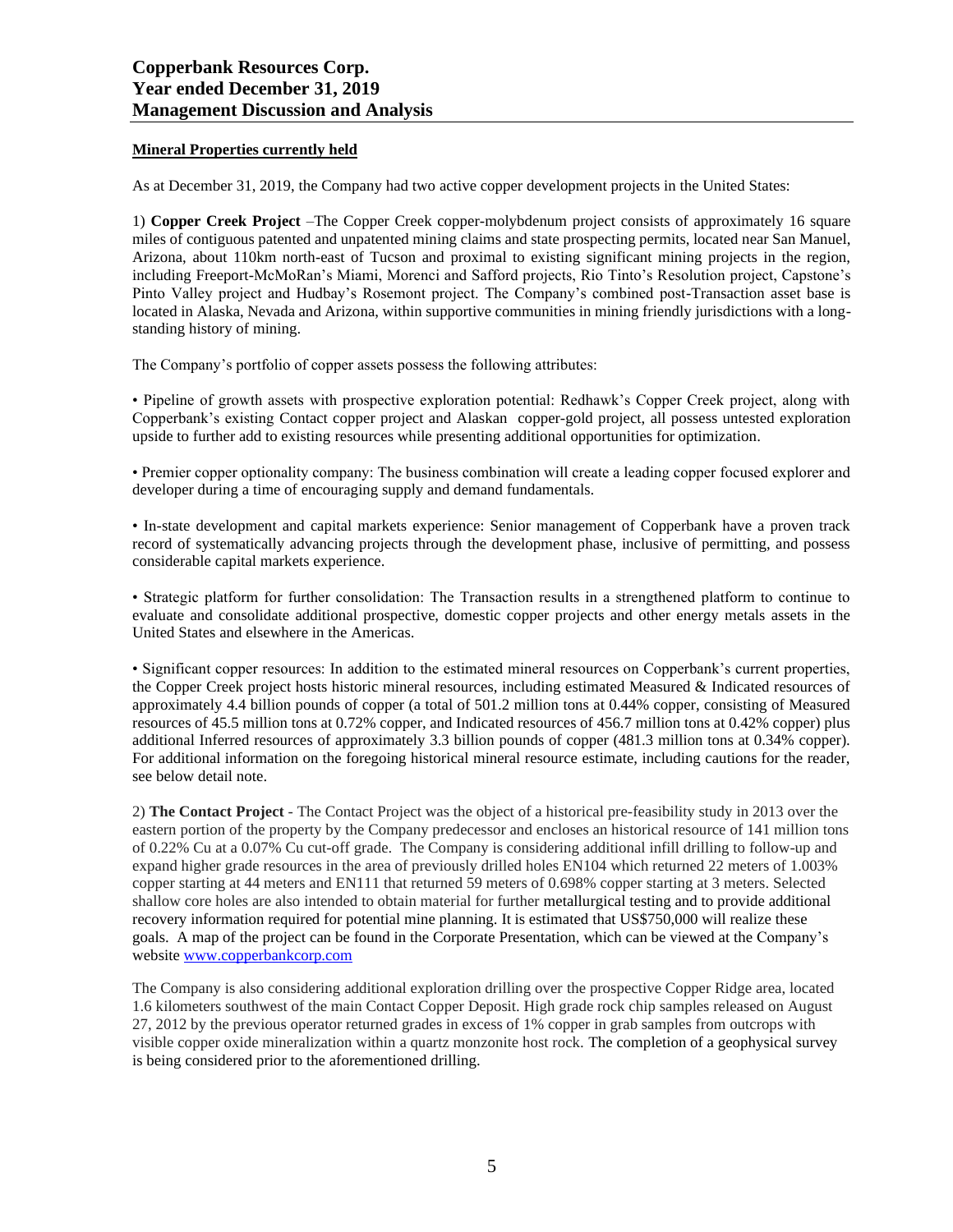# **Pyramid property, Alaska written off on December 31, 2019**

# Option agreement with TAC

The Company, through an amalgamation with Full Metal Minerals (USA) Inc. ("Full Metal"), acquired its interest in the Pyramid Project in 2014. Full Metal has an option agreement ("Pyramid Agreement") with The Aleut Corporation ("TAC"), an Alaska Regional Native Corporation for the acquisition of a 100% interest in subsurface mineral rights covering the Pyramid project.

On January 4, 2018, the Company entered into a first amendment ("First Amendment") to the Pyramid Agreement. The First Amendment was effective December 31, 2017. The exploration area has been modified to a division into the Pyramid

District Lands ("Pyramid Lands") and San Diego Bay District ("SDB Lands"). The option period has been modified to (i) December 31, 2019 for the Pyramid Lands and (ii) December 31, 2020 for the SDB Lands. The following additional option payments and minimum exploration expenditures are required:

# (i) Option Payments

- Before March 10, 2018, the Company shall pay TAC US\$65,000 in cash (Paid);
- Before March 10, 2019, the Company shall pay TAC US\$70,000 in cash; and
- Before March 10, 2020, the Company shall pay TAC US\$70,000 in cash.

(ii) Exploration Expenditures

- For the year ending December 31, 2018, the Company shall spend (i) US\$1,000,000 on the Pyramid Lands and (ii) US\$300,000 on the SDB Lands;
- For the year ending December 31, 2019, the Company shall spend (i) US\$1,000,000 on the Pyramid Lands and (ii) US\$300,000 on the SDB Lands; and
- For the year ending December 31, 2020, the Company shall spend (i) US\$500,000 on SDB Lands.

During the year ended December 31, 2018, the exploration expenditures were further amended as follows:

- During the period January 1, 2018 to December 31, 2019, the Company shall spend (i) at least US\$2,000,000 on the Pyramid Lands and (ii) at least US\$600,000 on the SDB Lands;
- During the year January 1 to December 31, 2020, the Company shall spend at least US\$500,000 on the SDB Lands.

# Reacquisition of Antofagasta Minerals' interest

On March 5, 2014 (the "Assignment Date"), Full Metal reacquired a 51% interest in the Pyramid property (the "Assignment Agreement") previously earned by Antofagasta Minerals under the 2010 option agreement discussed above.

In July 2017, the Company entered into an amendment for the Assignment Agreement with respect to its interest in the Pyramid Property with Antofagasta Minerals. Total consideration, after the amendment is comprised of the following:

- Payment of US\$150,000 cash and issuance of 1,000,000 common shares of the Company to Antofagasta Minerals by March 4, 2019 (Note 6).
- Payment of US\$5,500,000 cash upon the occurrence of a construction decision in respect of the Pyramid Project.
- Payment of US\$2,500,000 cash upon the commencement of commercial production in respect of the Pyramid Project.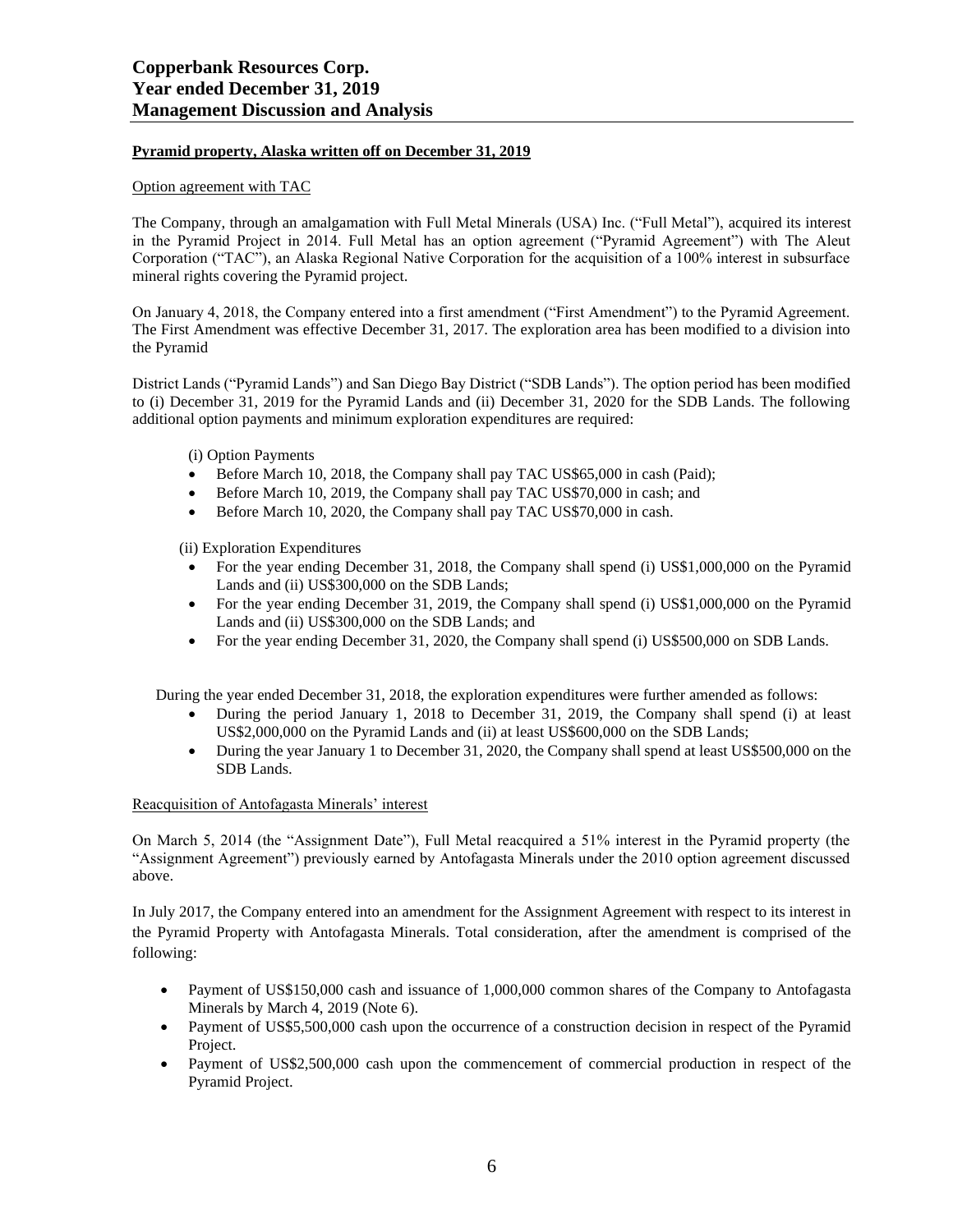From late 2018 through 2019 the Company wasin negotiations with The Aleut Native Corporation, the mineral rights owner of the Pyramid and San Diego Bay Projects, to extend and amend the exploration agreement of the Projects. These negotiations were unsuccessful and in early 2020 the mineral rights owner terminated the option agreements. As a result, the option agreements are considered ceased and the Company has written off the Pyramid and San Diego Bay Projects.

As a result, an impairment charge of \$7,683,225 has been recorded during 2019.

# **Selective Annual Information**

The Company's annual financial summary in the last three years is as below:

|                                       | 2019      | 2018       | 2017      |
|---------------------------------------|-----------|------------|-----------|
|                                       | \$        | \$         | \$        |
| Revenues                              |           |            |           |
| Net loss                              | 9,105,983 | 1,784,662  | 1,516,327 |
| Net loss per share, basic and diluted | 0.03      | 0.01       | 0.01      |
| Total assets                          | 5,654,714 | 13,115,324 | 7,499,677 |
| Total long term liabilities           |           |            |           |

The Company is an exploration company that does not have revenue since inception, The Company's results are not subject to seasonality. Loss in 2019 is higher as the Company recorded a non-recurring impairment charges of \$7.7 million on its Pyramid Project.

# **Summary of Quarterly Results**

All of the Company's resource properties are in their exploration stage. The Company has not had revenue from inception and does not expect to have revenue in the near future. The Company's operating result is not seasonal in nature and has been mainly related to the amount of exploration activities in such quarter. The Company's quarterly performance in the latest eight quarters is as follows:

|                         | $31 - Dec$                       | 30-Sept | 30-June                  | $31-Mar$ | $31 - Dec$ | 30-Sept                  | 30-June                  | 31-Mar  |
|-------------------------|----------------------------------|---------|--------------------------|----------|------------|--------------------------|--------------------------|---------|
|                         | 2019                             |         |                          | 2018     |            |                          |                          |         |
|                         | ¢<br>D                           | \$      | Ф                        | \$       | \$         | \$                       |                          |         |
| <b>Revenues</b>         | $\overline{\phantom{0}}$         | -       | $\overline{\phantom{a}}$ | -        | -          | $\overline{\phantom{0}}$ | $\overline{\phantom{a}}$ | -       |
| <b>Net Loss</b>         | 7,993,351                        | 360,777 | 373,278                  | 385,577  | 461,328    | 727,457                  | 342,402                  | 253,475 |
| Loss per                |                                  |         |                          |          |            |                          |                          |         |
| share (i)               | 0.03                             | 0.00    | 0.00                     | 0.00     | 0.00       | 0.01                     | 0.00                     | 0.00    |
| $\sim$ $\sim$<br>$\sim$ | .<br>$\sim$ $\sim$ $\sim$ $\sim$ |         |                          |          |            |                          |                          |         |

**(i) Loss per share - basic and diluted**

The Company's quarterly historical results were not subject to seasonality. The loss during the quarter ended December 31, 2019 was higher than average as the Company recorded a non-recurring impairment charge of \$7.7 million on its Pyramid Project on December 31, 2019.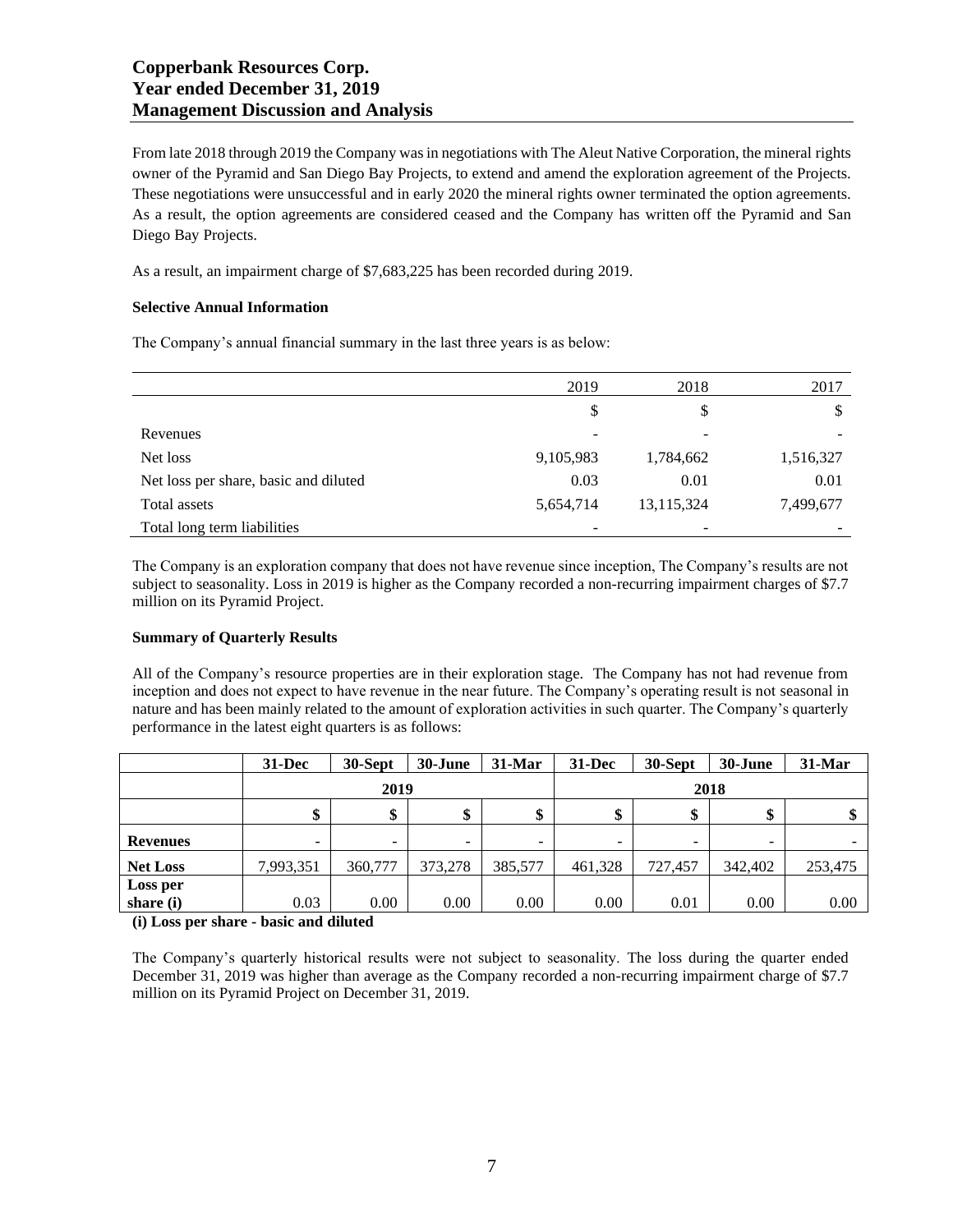## **Performance Summary**

#### Year ended December 31, 2019

The Company's net loss in 2019 was \$9,105,983 (2018 - \$1,784,662), an increase of \$7,321,321. During the year ended December 31, 2019, the Company did not conduct new exploration. The main components of opertaing expenses and other income were as following:

| Year ended December 31,                            | 2019        | 2018        | 2019-2018   |
|----------------------------------------------------|-------------|-------------|-------------|
|                                                    | \$          | \$          | \$          |
| <b>EXPENSES</b>                                    |             |             |             |
| Amortization                                       | 14,818      | 14,469      | 349         |
| Consulting and management fees (a)                 | 478,183     | 579,150     | (100, 967)  |
| Filing fees and shareholders' services             | 33,237      | 45,562      | (12,325)    |
| Insurance                                          | 12,044      | 15,263      | (3,219)     |
| Mineral properties maintenance and consulting      | 51,544      | 61,681      | (10,137)    |
| Office and administration (b)                      | 90,757      | 32,417      | 58,340      |
| Professional fees                                  | 84,808      | 61,709      | 23,099      |
| Promotion, advertisement and shareholder relations | 143,573     | 186,167     | (42,594)    |
| Rental                                             | 23,143      | 28,554      | (5,411)     |
| Share-based compensation (c)                       | 407,181     | 663,561     | (256,380)   |
| Travel                                             | 70,171      | 101,911     | 31,740)     |
| Loss from operations before the following:         | (1,409,459) | (1,790,444) | (380,985)   |
| Foreign exchange                                   | (22,158)    | (20,371)    | (1,787)     |
| Impairment of resource properties (d)              | (7,683,225) |             | (7,683,225) |
| Gain on debt settlement                            |             | 26,153      | (26, 153)   |
| Gain from disposition of assets (e)                | 8,859       |             | 8,859       |
| Net loss for the year                              | (9,105,983) | (1,784,662) | 8,083,291)  |

*a. Consulting and management fees decreased as Mr. Bonifacio asssumed the position of Non Executive Chairman during the first quarter of 2019 and did not charge management fees since then.*

*b. The Company acquired Redhawk Resources Corp. in late 2018. As a result the office and administration expenditures in 2017 was higher.*

*c. Share based compensation fluctuates from time to time depending on the number of options issued and vested during each period.*

*d. The Company recorded fully wrote off its Pyramid Project on December 31, 2019. As a result, impairment charge in 2019 was higher.* 

*e. The Company disposed of several small equipment and earned a one-time gain of \$8,859 in 2019.*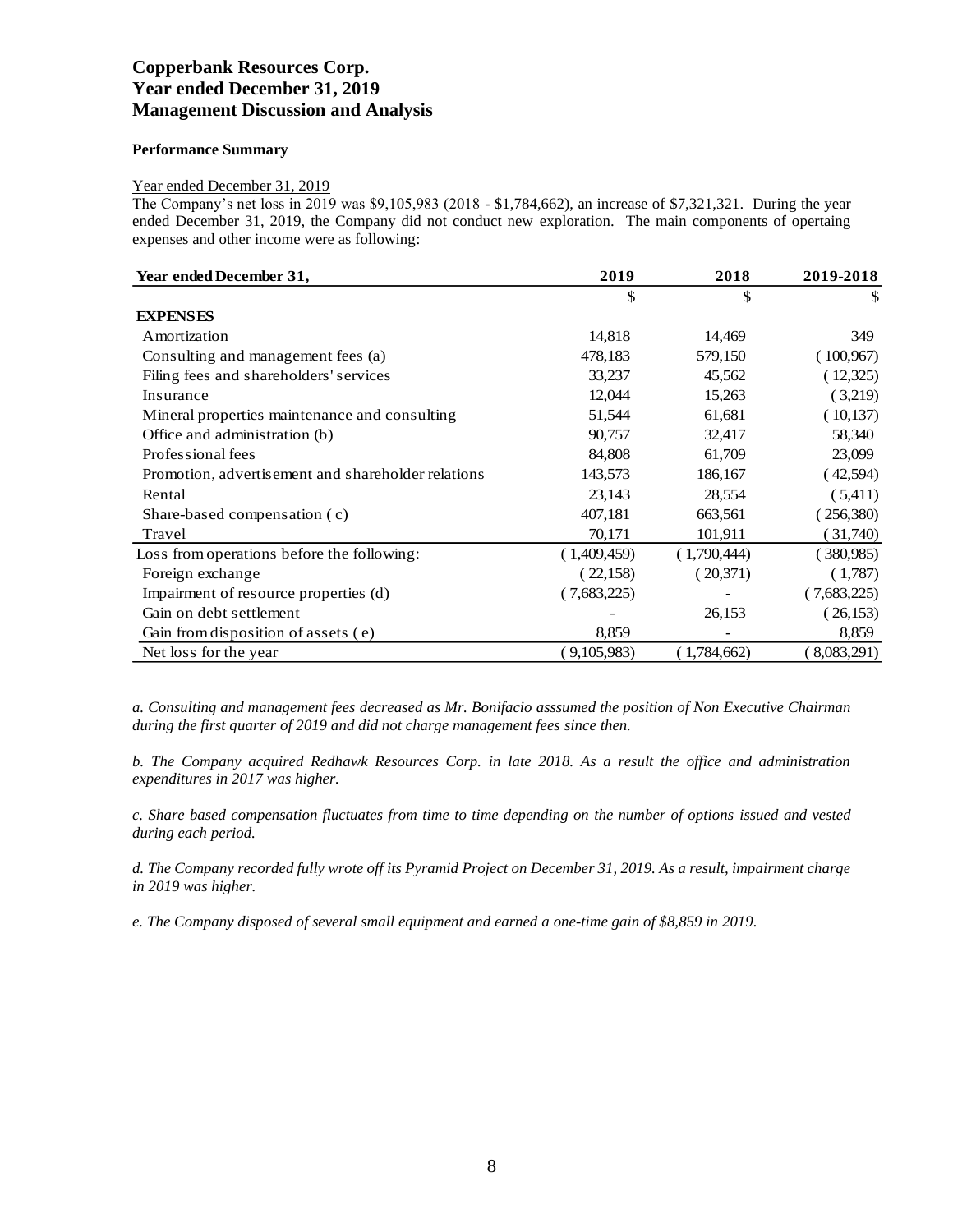# Three months ended December 31, 2019 ("2019 Q4")

The main components of opertaing expenses and other income were as follows:

| Quarter ended December 31,                 | 2019        | 2018      | 2019-2018   |
|--------------------------------------------|-------------|-----------|-------------|
|                                            | S           | S         |             |
| Loss from operations before the following: | (312, 116)  | (467,110) | 154.994     |
| Impairment of resource properties          | (7,683,225) |           | (7,683,225) |
| Foreign exchange                           | (22,158)    | (20,371)  | (1,787)     |
| Gain on debt settlement                    |             | 26,153    | (26, 153)   |
| Gain from disposition of assets            | 1.990       |           | 1,990       |
| Net loss                                   | 8,015,509)  | 461,328)  | 7,554,181)  |

*Loss from operations decreased in 2019 and the variations have been generally discussed in the above*

## **Proposed Transactions**

Other than the proposed corporate reorganization in connection with Copperbank Royalties Corp. discussed in the section "Corporate Update", the Company does not have any proposed transactions that are material to disclose.

## **Liquidity, Capital Resources and Going Concern**

During the year ended December 31, 2019, the Company used \$1,081,821 in operating activities and \$373,009 in investing activities (mainly resource properties permit maintenance.)

Money received from financing activities was \$1,257,478

The Company is not subject to external restriction in using its capital resources other than the payments under the Contact and the Copper Creek Project.

The Company is a resource exploration stage company, which does not generate any revenue and has been relying on equity-based financing to fund its operations. As at December 31, 2019, the Company was not able to finance its day to day activities from its operations and had a working capital deficiency of \$543,745. In order to eliminate the working capital deficiency, the Company raised \$489,980 cash for the issuance of 8,166,333 common shares and issued 1 million shares for the settlement of obligation of \$70,000 in February 2020.

The Company intends to finance its operations in the next twelve months either through equity or debt financing, sale of assets, joint venture arrangements or a combination thereof in order to meet its administrative costs and its obligation to develop its mineral properties. There is no assurance that sufficient future funding will be available on a timely basis or on terms acceptable to the Company.

Although the Company has a history of obtaining funding when needed in the past, readers are cautioned that there can be no assurance that management's plan to raise further financing will be successful, as it is dependent on prevailing capital market conditions and the continued supports from its related parties.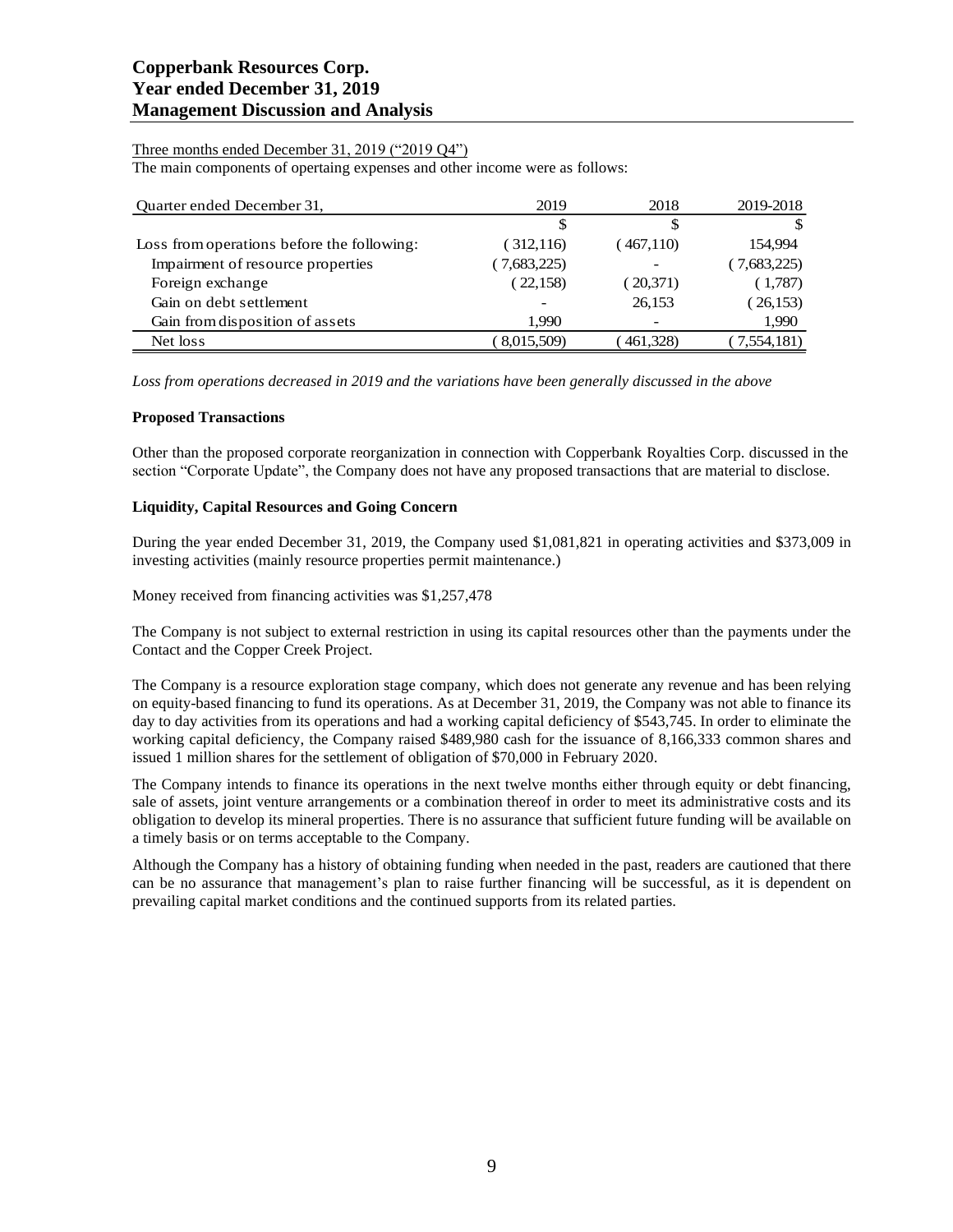## **Related Party Transactions**

During the year ended December 31, 2019 and 2018, the Company incurred the following transactions with key management members and the directors of the Company:

|                              |                                    | 2019    | 2018    |
|------------------------------|------------------------------------|---------|---------|
|                              | Nature                             |         |         |
| Key management               | Rent                               |         | 6,000   |
| Key management               | Management fees                    | 383.250 | 491,281 |
|                              | Technical services for the mineral |         |         |
|                              | properties                         |         | 20,191  |
| Key management and directors | Share-based payments               | 294,462 | 536,693 |

As at December 31, 2019, amount due to related party comprised of amounts owing to key management members of \$51,000 (2018-12-31 - \$14,072). Due to related party has the same terms as the Company's trade payable, which is unsecured and non-interest-bearing and due with no specific terms.

## **Off-Balance Sheet Arrangements**

The Company does not have any off-balance sheet arrangements.

## **Significant Accounting Policies**

The Company has not changed its accounting policies since its prior year ended December 31, 2018 and has applied accounting policies consistently for all periods presented except the adoption of IFRS 16 "Lease" commencing January 1, 2019.

The adoption of IFRS 16 has no material impacts to the Company's financial statements.

#### **Financial Instruments**

The Company's financial instruments are exposed to several financial and market risks, including credit, interest rate, liquidity and commodity risks. The Company may, or may not, establish from time to time active policies to manage these risks. The Company does not currently have in place any active hedging or derivative trading policies to manage these risks since the Company's management does not believe that the current size, scale and pattern of cash flow of its operations would warrant such hedging activities. There was no change in the management of the financial risks compared to the recent year ended December 31, 2018.

#### **Credit risk**

Credit risk is the risk of potential loss to the Company if the counterparty to a financial instrument fails to meet its contractual obligations.

The financial instruments that potentially subject the Company to a significant concentration of credit risk consist of cash and cash equivalents. The Company mitigates its exposure to credit loss associated with cash and cash equivalents by placing its cash and cash equivalents in a major financial institution. As at December 31, 2019, the Company had cash equivalents of \$2,300 in term deposits (2018 - \$2,300).

# **Liquidity risk**

Liquidity risk is the risk that the Company may be unable to meet its financial obligations as they fall due or that it will be required to meet them at excessive cost. The Company reviews its working capital position regularly to ensure there is sufficient capital in order to meet short-term business requirements, after taking into account the Company's holdings of cash. The Company's cash is invested in business accounts, which are available on demand. The Company manages its liquidity risk mainly through raising funds from private placements and amounts from related parties.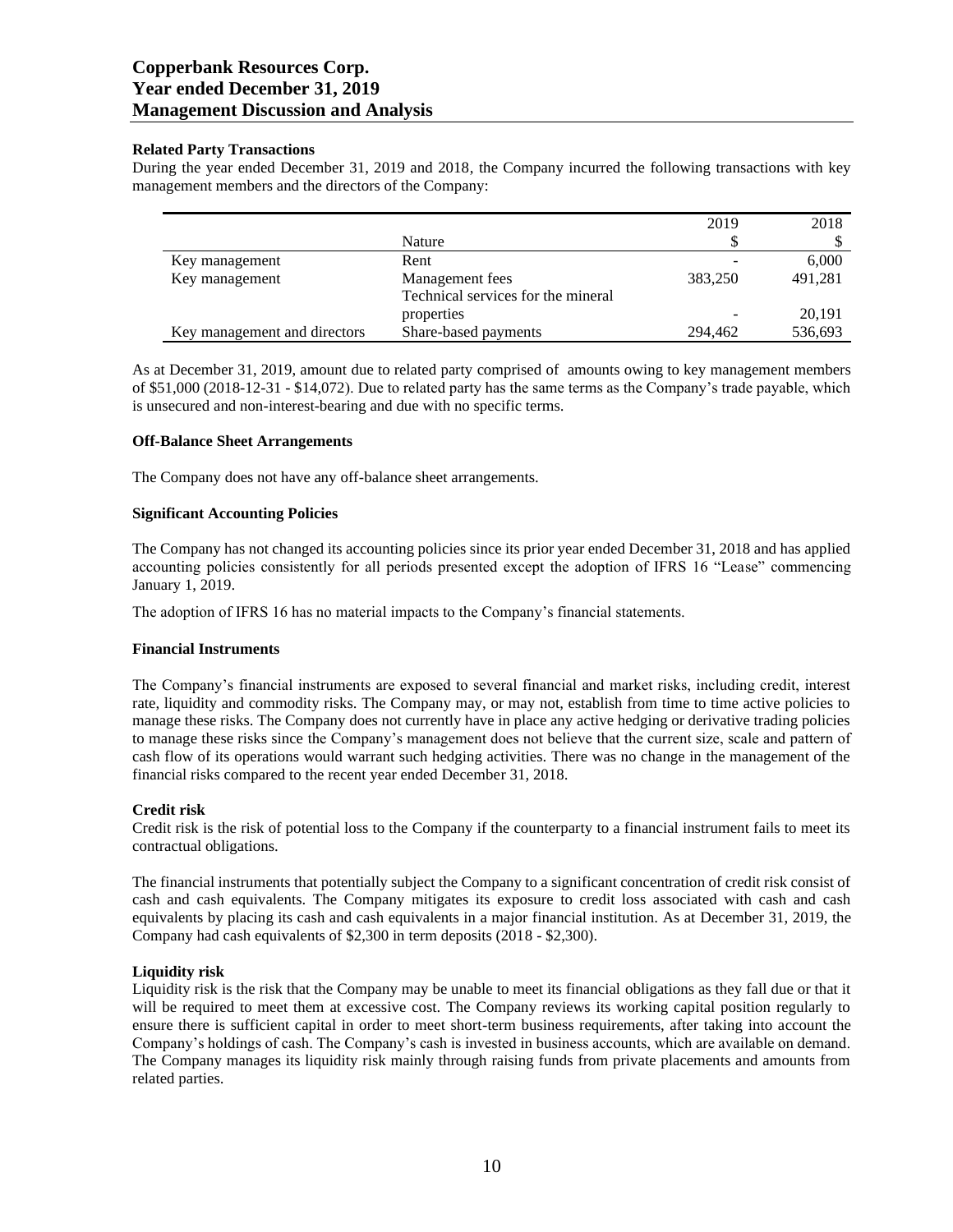The Company's operating cash requirements are continuously monitored and adjusted as input variables change. As these variables change, liquidity risks may necessitate the need for the Company to pursue equity issuances, obtain project or debt financing, or enter into joint arrangements. There is no assurance that the necessary financing will be available in a timely manner.

## **Commodity risk**

The Company is subject to commodity price risk arising from the fluctuation of metal price beyond the Company's control. The Company may have difficulties to identify and acquire economically viable projects for the Company to invest in if metal prices are depressed in an extended period.

## **Interest rate risk**

The Company is exposed to the risk that the value of financial instruments will change due to movements in market interest rates. As of December 31, 2019 and December 31, 2018, the Company did not have variable interest-bearing debt with long-term maturities, and therefore does not believe that interest rate risk is significant. The Company does not use derivative instruments to reduce its interest rate risk as the Company's management believes that the likely financial impact of interest rate changes does not justify using derivatives.

#### **Foreign currency risk**

Foreign currency risk is the risk that the fair value of the Company's assets and liabilities will fluctuate due to changes in foreign exchange rates.

The Company is exposed to foreign currency risk to the extent that monetary assets and liabilities held by the Company are not denominated in its functional currency. The Company does not manage currency risk through hedging or other currency management tools.

As at December 31, 2019 and December 31, 2018, the Company's net exposure to foreign currency risk on its financial instruments is as follows:

|                            | <b>December 31, 2019</b> | <b>December 31, 2018</b> |
|----------------------------|--------------------------|--------------------------|
| Cash                       | US\$ 3.258               | US\$ 7,783               |
| Canadian dollar equivalent | \$4.232                  | 10.608                   |

A 5% change in the US dollar against the Canadian dollar at December 31, 2019 would result in a change of approximately \$211 in comprehensive loss.

#### **Fair value**

Financial assets and liabilities that are recognized on the statement of financial position at fair value can be classified in a hierarchy that is based on the significance of the inputs used in making the measurements. The levels in the hierarchy are: Level 1 - quoted prices (unadjusted) in active markets for identical assets or liabilities; Level 2 - inputs other than quoted prices included within Level 1 that are observable for the asset or liability, either directly (that is, as prices) or indirectly (that is, derived from prices); and Level 3 - inputs for the asset or liability that are not based on observable market data (that is, unobservable inputs).

The Company does not have financial instruments measured at fair value.

The Company's financial instruments consists of cash and cash equivalents, other receivable, accounts payable and accrued liabilities, and due to related parties which are classified as amortized cost financial instruments. The fair values of these financial instruments approximate their carrying value due to their short-term nature.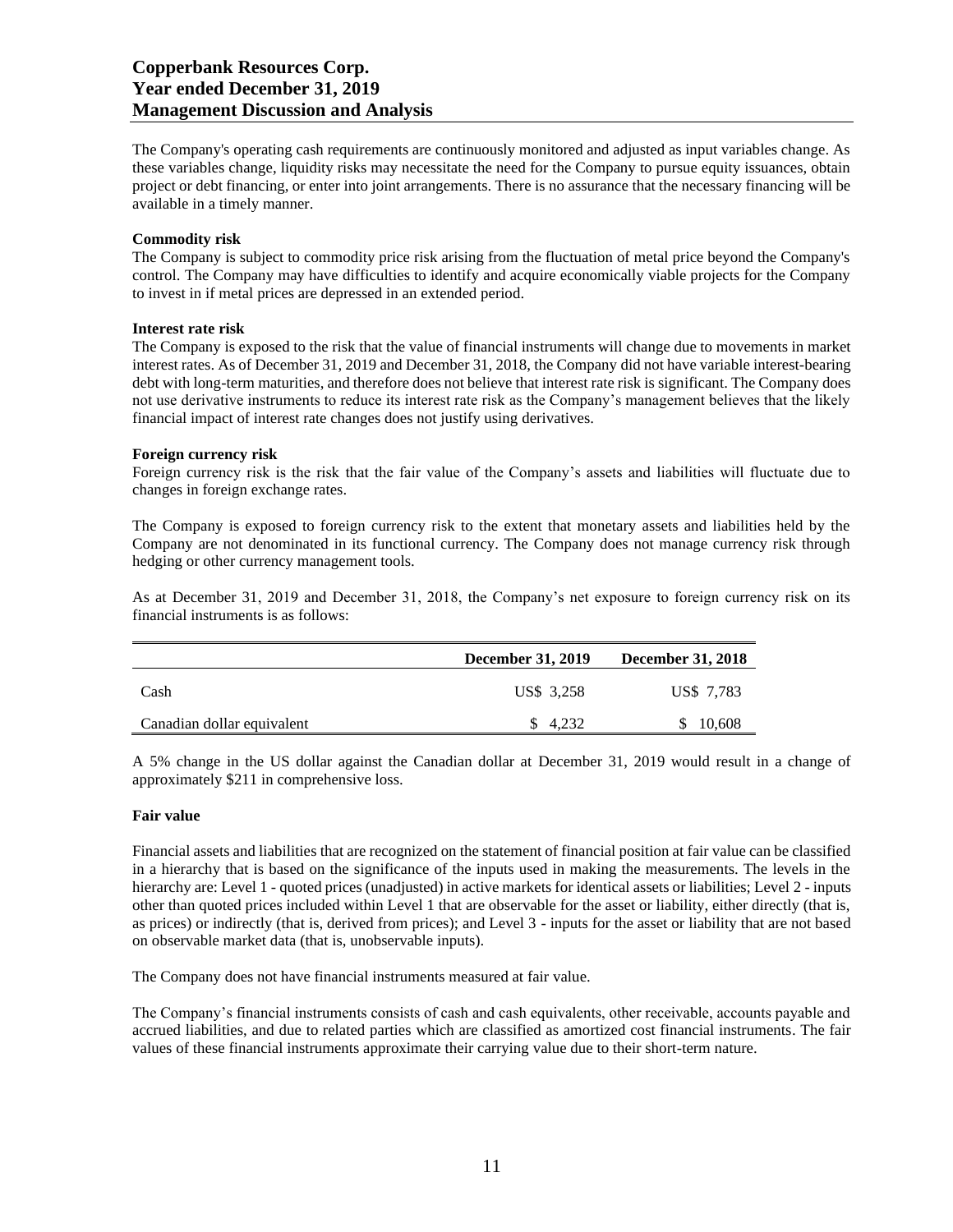## **Outstanding Share Data**

As of the date of this report, the Company has 304,279,422 common shares outstanding.

#### **Risk Factors**

The principal activity of the Company is mineral exploration which is inherently risky. There is intensive government legislation from state, provincial, federal, municipal and aboriginal governments, surrounding the exploration for and production of minerals from our and any mining operations. Exploration and development is also capital intensive and the Company currently has no source of income. Only the skills of its management and staff in mineral exploration and exploration financing serve to mitigate these risks, and therefore constitute one of the main assets of the Company.

The Company has its cash deposited with a large, federally insured, commercial bank which it believes to be creditworthy. Federal deposit insurance covers deposit balances up to \$100,000.

# *Title*

Title to mineral properties, as well as the location of boundaries on the grounds may be disputed. Moreover, additional amounts may be required to be paid to surface right owners in connection with any mining development. At all of such properties where there are current or planned exploration activities, the Company believes that it has either contractual, statutory, or common law rights to make such use of the surface as is reasonably necessary relating to those activities. Although the Company believes it has taken reasonable measures to ensure proper title to its properties, there is no guarantee that title to its properties will not be challenged or impaired.

Successful challenges to the title of the Company's properties could impair the development of operations on those properties.

The Company's properties include unpatented mining claims, patented mining claims, and mineral rights on private lands. The Company's properties on unpatented mining claims, is land owned and administered by the U.S. government. A valid unpatented mining claim is an interest in real property that can be bought, sold, mortgaged, devised, leased and taxed, but it is always subject to the paramount title of the U.S. and the rights of third parties to use the surface of the claim in a manner that does not unreasonably interfere with the claimant's activities. Unpatented mining claims are mining claims located and staked on available federal public domain land in accordance with the U.S. General Mining Law of 1872, with dimensions not to exceed 600 feet by 1,500 feet for lode claims (which constitute the great majority of the Company's unpatented mining claims), or 20 acres for placer claims. The process of locating an unpatented mining claim is initiated by the locator. Unpatented mining claims can be staked without any invitation from or grant by the federal government or any state government. A valid unpatented mining claim must include a discovery of valuable minerals. Prior to discovery, however, a mining claimant has a possessory right to conduct mineral exploration and development activities on the claim. The locator of a valid unpatented mining claim has the right to explore for, develop and mine minerals discovered on the claim, subject to compliance with the annual maintenance requirements of the U.S. Federal Land Policy and Management Act of 1976 which currently requires timely payment of an annual maintenance fee in order to maintain an unpatented mining claim.

Unpatented mining claims are unique property interests, and are generally considered to be subject to greater title risk than private real property interests because the validity of unpatented mining claims is often uncertain. This uncertainty arises, in part, out of the complex federal and state laws and regulations that supplement the U.S. General Mining Law of 1872. Also, unpatented mining claims and related rights, such as rights to use the surface, are always subject to possible challenges by third parties or contests by the federal government. The validity of an unpatented mining claim, in terms of both its location and its maintenance, is dependent on strict compliance with a complex body of federal and state statutory and decisional law. In addition, there are few public records that definitively control the issues of validity and ownership of unpatented mining claims.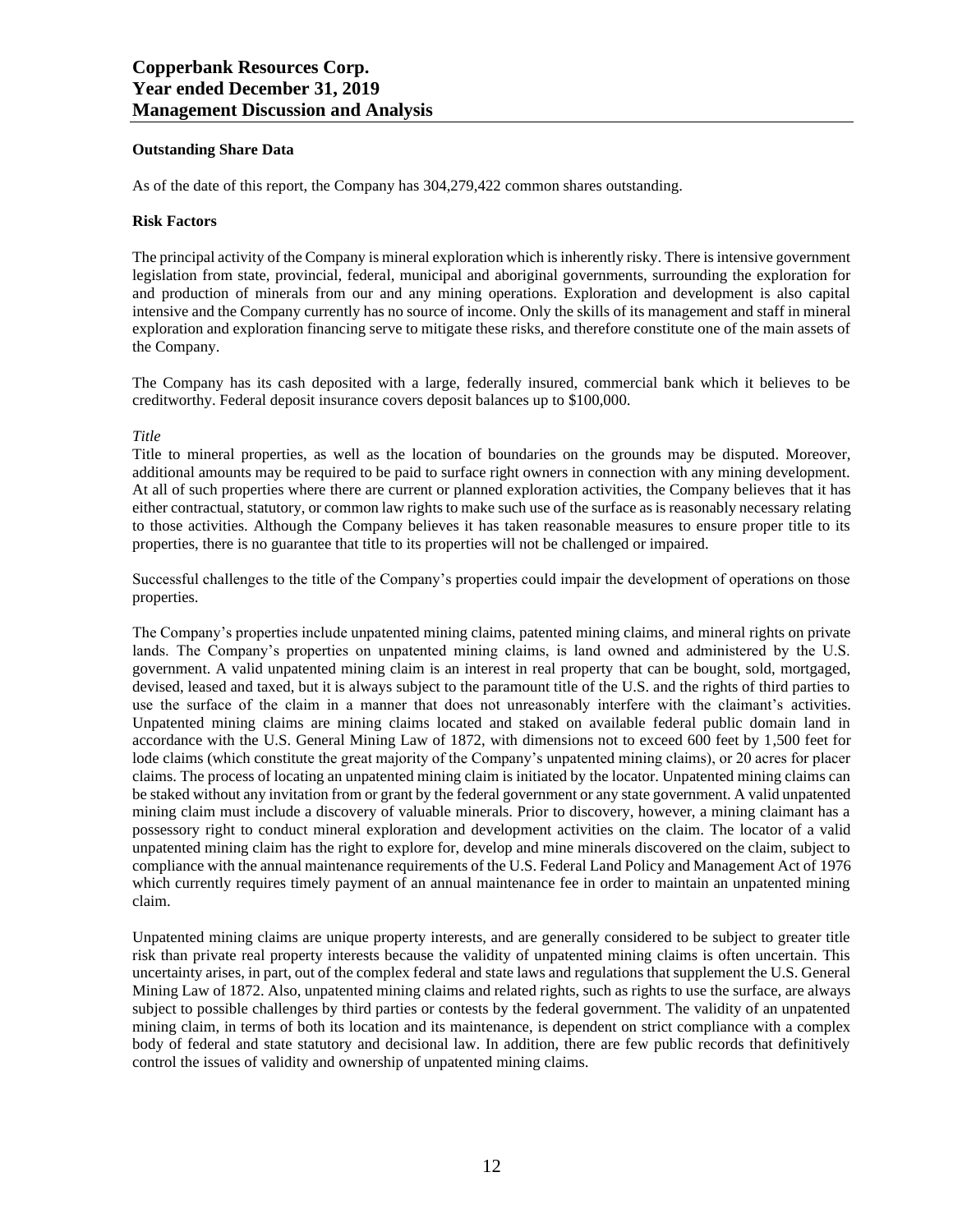In recent years, the U.S. Congress has considered a number of proposed amendments to the General Mining Law, as well as comprehensive reform legislation. Although no such legislation has been adopted to date, there can be no assurance that such legislation will not be adopted in the future. If ever adopted, such legislation could, among other things, impose royalties on production from currently unpatented mining claims located on federal lands. If such legislation is ever adopted, it could have an adverse impact on earnings from the Company's operations, and it could reduce estimates of the Company's present resources and the amount of the Company's future exploration and development activity on federal lands.

#### *Permits and Licenses*

Although the Company either currently holds or has applied for or is about to apply for all consents which it requires to carry out its current drilling programs, the Company cannot be certain that it will receive the necessary permits and licenses on acceptable terms or at all, to conduct further exploration and to develop its properties. The failure to obtain such permits, or delays in obtaining such permits could adversely affect the operations of the Company. Government approvals and permits are currently and may in the future be required in connection with the operations of the Company. To the extent such approvals are required and not obtained; the Company may be curtailed or prohibited from continuing its mining operations or from proceeding with planned exploration or development of mineral properties.

#### *Exploration and Development Efforts May Be Unsuccessful*

There is no certainty that the expenditures to be made by the Company in the exploration and development of its properties as described herein will result in discoveries of mineralized material in commercial quantities. Most exploration and development projects do not result in the discovery of commercially mineable ore deposits and no assurance can be given that any level of recovery of ore reserves will in fact be realized or that any identified mineral deposit will ever qualify as a commercially mineable (or viable) ore body which can be legally and economically exploited. Estimates of reserves, mineable deposits and production costs can also be affected by such factors as environmental permitting regulations and requirements, weather, environmental factors, unforeseen technical difficulties, unusual or unexpected geological formations and work interruptions. In addition, the grade of ore ultimately mined may differ from that indicated by drilling results. Short term factors relating to ore reserves, such as the need for orderly development of ore bodies or the processing of new or different grades, may also have an adverse effect on mining operations and on the results of operations. There can be no assurance that minerals recovered in small scale tests will be duplicated in large scale tests under on-site conditions or in production scale. Material changes in ore reserves, grades, stripping ratios or recovery rates may affect the economic viability of any project.

#### *Lack of Cash Flow*

None of the Company's properties have advanced to the commercial production stage and the Company has no history of earnings or cash flow from operations. The Company does not expect to generate material revenue from mining operations or to achieve self-sustaining commercial mining operations for several years.

The Company has paid no dividends on its shares since incorporation and does not anticipate doing so in the foreseeable future. Historically, the only source of funds available to the Company is through the sale of its securities. Future additional equity financing would cause dilution to current shareholders.

## *No Mineral Resources or Reserves in Production*

The properties in which the Company has an interest or right to earn an interest are in the exploration or predevelopment stages only and are without a known body of ore in commercial production.

#### *Uncertainty of Obtaining Additional Funding Requirements*

Programs planned by the Company may necessitate additional funding, which could cause a dilution of the value of the investment of the shareholders of the Company. The recuperation value of mining properties indicated in the balance sheet depends on the discovery of mineralization that can be profitably exploited and on the Company's capacity to obtain additional funds to realize these programs.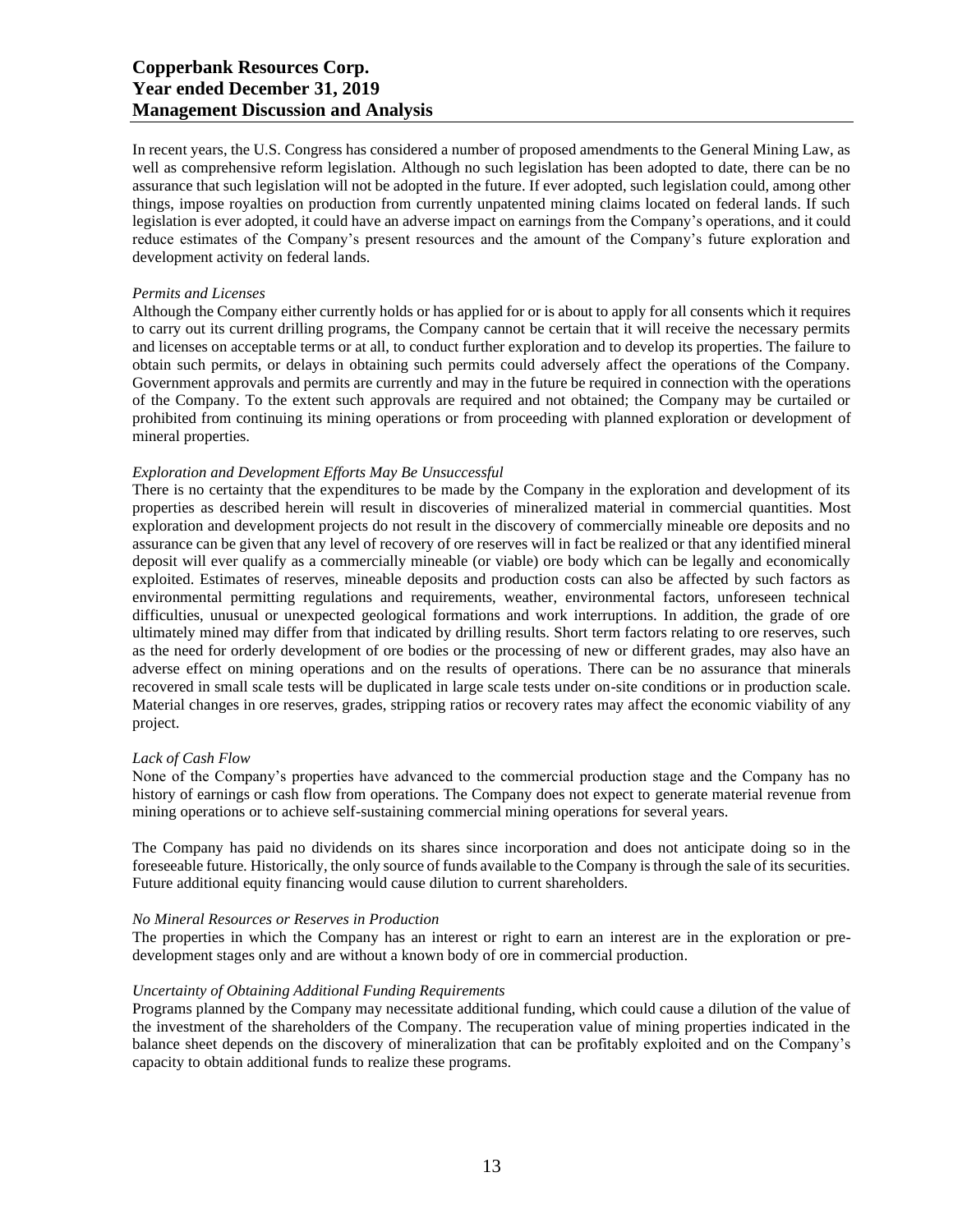The Company's exploration activities can therefore be interrupted at any moment if the Company is incapable of obtaining the necessary funds in order to continue any additional activities that are necessary and that are not described in the exploration programs outlined in the Company's geological report for its properties.

#### *Mineral Prices May Not Support Corporate Profit*

The mining industry in general is intensely competitive and there is no assurance that, even if commercial quantities of mineral resources are developed, a profitable market will exist for the sale of same. Factors beyond the control of the Company may affect the marketability of any substances discovered. The price of minerals is volatile over short periods of time, and is affected by numerous factors beyond the control of the Company, including international, economic and political trends, expectations of inflation, currency exchange fluctuations, interest rates and global or regional consumption patterns, speculative activities and increased production due to improved mining techniques.

#### *Competition*

The mining industry is intensively competitive in all its phases. The Company competes with companies possessing greater financial resources and technical facilities than itself for the acquisition of mineral interests as well as for the recruitment and retention of qualified employees.

#### *Environmental Regulations*

The current and future operations of the Company, including further exploration, development activities and commencement of production on its properties, requires permits from various Canadian and U.S. Federal, Provincial and State governmental authorities.

Such operations are subject to various laws governing land use, the protection of the environment, production, exports, taxes, labor standards, occupational health, waste disposal, toxic substances, mine safety and other matters. There can be no assurance, however, that all permits which the Company may require for construction of mining facilities and conduct of mining operations will be obtainable on reasonable terms. Amendments to current laws, regulations and permits governing operations and activities of mining companies, or more stringent implementation thereof, could have a material adverse impact on the Company and cause increases in capital expenditures, production costs, reduction in levels of production at producing properties, require abandonment or delays in development of new mining properties.

Failure to comply with applicable laws, regulations and permitting requirements may result in enforcement actions thereunder, including orders issued by regulatory or judicial authorities causing operations to cease or be curtailed, and may include corrective measures requiring capital expenditures, installation of additional equipment or remedial actions.

Parties engaged in mining operations may be required to compensate those suffering loss or damage because of the mining activities and may have civil or criminal fines or penalties imposed for violation of applicable laws or regulations.

#### *Uncertainty of Reserves and Mineralization Estimates*

There are numerous uncertainties inherent in estimating proven and probable reserves and mineralization, including many factors beyond the control of the Company. The estimation of reserves and mineralization is a subjective process and the accuracy of any such estimates is a function of the quality of available data and of engineering and geological interpretation and judgment. Results of drilling, metallurgical testing and production and the evaluation of mine plans subsequent to the date of any estimate may justify revision of such estimates. No assurance can be given that the volume and grade of reserves recovered and rates of production will not be less than anticipated. Assumptions about prices are subject to greater uncertainty and metals prices have fluctuated widely in the past. Declines in the market price of base or precious metals also may render reserves or mineralization containing relatively lower grades of ore uneconomic to exploit. Changes in operating and capital costs and other factors including, but not limited to, short-term operating factors such as the need for sequential development of ore bodies and the processing of new or different ore grades, may materially and adversely affect reserves.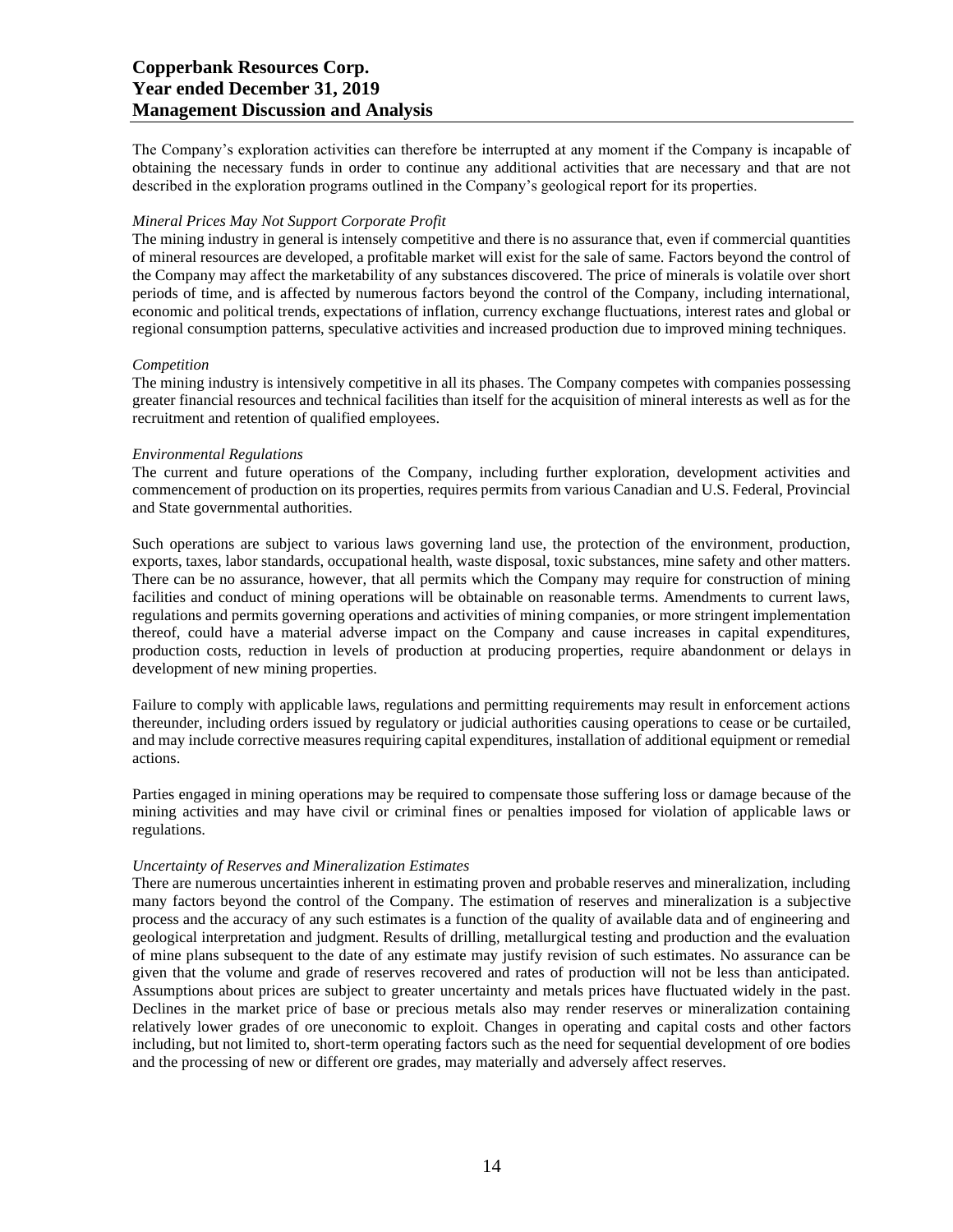## *Foreign Operations*

The Company's foreign activities are subject to the risk normally associated with conducting business in foreign countries, including exchange controls and currency fluctuations, limitations on repatriation of earnings, foreign taxation, laws or policies of particular countries, labor practices and disputes, and uncertain political and economic environments, as well as risk of war and civil disturbances, or other risk that could cause exploration or development difficulties or stoppages, restrict the movement of funds or result in the deprivation or loss of contract rights or the taking of property by nationalization or expropriation without fair compensation. Foreign operations could also be adversely impacted by laws and policies affecting foreign trade, investment and taxation. The Company currently has exploration projects located in the U.S.

## *Operating Hazards and Risks Associated with the Mining Industry*

Mining operations generally involve a high degree of risk, which even a combination of experience, knowledge and careful evaluation may not be able to overcome. Hazards such as unusual or unexpected formations and other conditions are involved.

Operations in which the Company has direct or indirect interest will be subject to all the hazards and risks normally incidental to exploration, development and production of precious and base metals, any of which could result in work stoppages, damage to or destruction of mines and other producing facilities, damage to life and property, environmental damage and possible legal liability for any or all damage. The Company may become subject to liability for cave-ins and other hazards for which it cannot insure or against which it may elect not to insure where premium costs are disproportionate to the Company's perception of the relevant risks. The payment of such insurance premiums and of such liabilities would reduce the funds available for exploration activities.

## *Ability to Manage Growth*

Should the Company be successful in its efforts to develop its mineral properties or to raise capital for other mining ventures it will experience significant growth in operations. If this occurs management anticipates that additional expansion will be required to continue development. Any expansion of the Company's business would place further demands on its management, operational capacity and financial resources. The failure to manage growth effectively could have a material adverse effect on the Company's business, financial condition and results of operations.

# *Lack of a Dividend Policy*

The Company does not presently intend to pay cash dividends in the foreseeable future, as any earnings are expected to be retained for use in developing and expanding its business. However, the actual amount of dividends received from the Company will remain subject to the discretion of the Company's board of directors and will depend on results of operations, cash requirements and prospects of the Company and other factors.

# *Possible Dilution to Present and Prospective Shareholders*

The Company's plan of operation, in part, contemplates the accomplishment of business negotiations by the issuance of cash, securities of the Company, or a combination of the two, and possibly, incurring debt. Any transaction involving the issuance of previously authorized but unissued common shares, or securities convertible into common shares, would result in dilution, possibly substantial, to present and prospective holders of common shares.

# *Dependence on Key Personnel*

The Company strongly depends on the business and technical expertise of its management and key personnel. There is little possibility that this dependence will decrease in the near term. As the Company's operations expand, additional general management resources will be required, especially since the Company encounters risks that are inherent in doing business in several countries.

# *Conflict of Interest*

Certain directors of the Company are also directors, officers or shareholders of other companies that are similarly engaged in the business of acquiring, developing and exploiting natural resource properties. Such associations may give rise to conflicts of interest from time to time. The directors of the Company are required by law to act honestly and in good faith with a view to the best interests of the Company and to disclose any interest which they may have in any project or opportunity of the Company.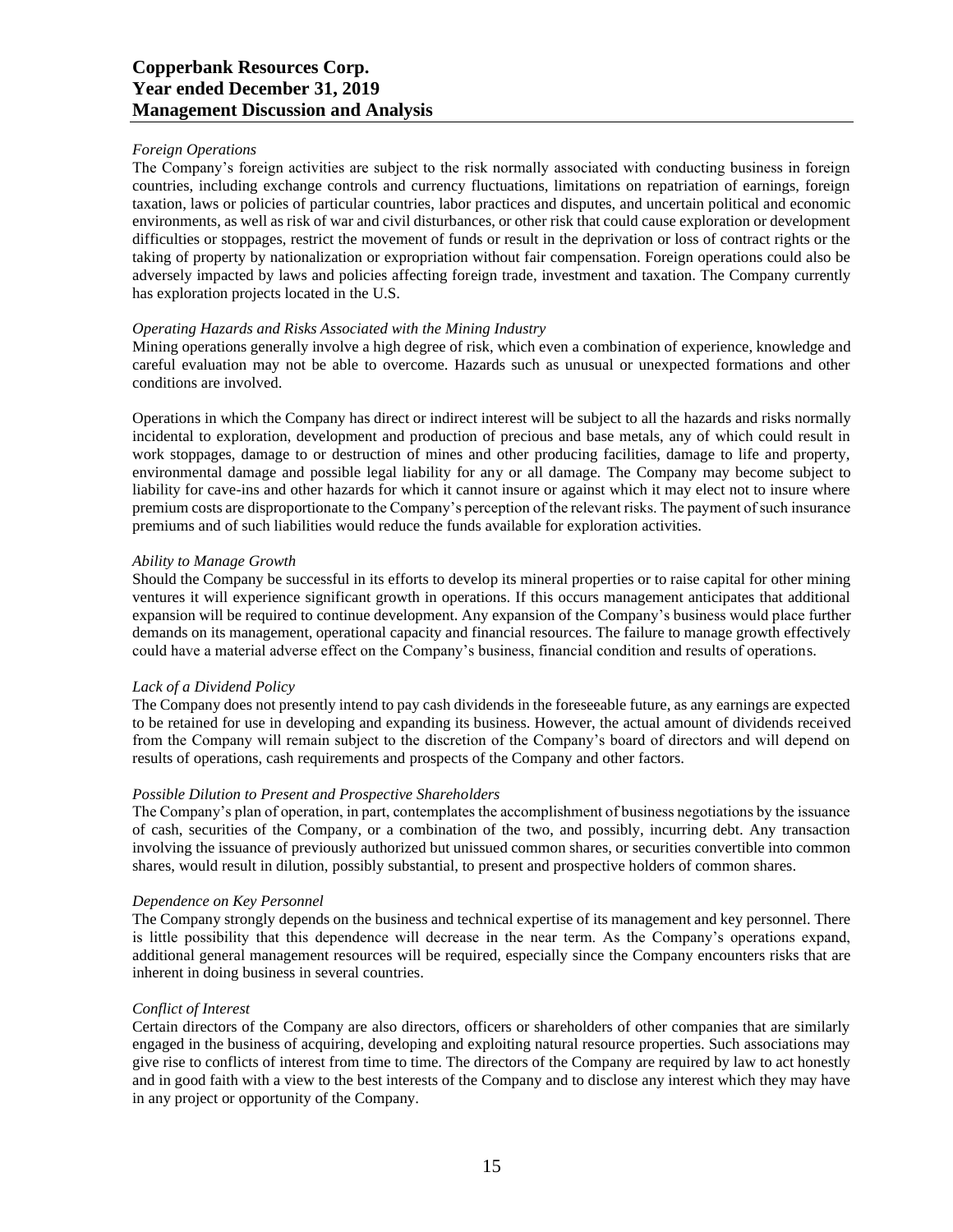If a conflict arises at a meeting of the board of directors, any director in a conflict will disclose his interest and abstain from voting on such matter. In determining whether or not the Company will participate in any project or opportunity, the directors will primarily consider the degree of risk to which the Company may be exposed and its financial position at that time.

#### *Lack of Trading Volume*

The lack of trading volume of the Company's shares reduces the liquidity of an investment in the Company's shares.

#### *Volatility of Share Price*

Market prices for shares of early stage companies are often volatile. Factors such as announcements of mineral discoveries, financial results, and other factors could have a significant effect on the price of the Company's shares.

#### *Infectious Disease Risk*

Since December 31, 2019, the outbreak of the novel strain of coronavirus, specifically identified as "COVID-19", has resulted in governments worldwide enacting emergency measures to combat the spread of the virus. These measures, which include the implementation of travel bans, self-imposed quarantine periods and physical distancing, have caused material disruption to business globally resulting in an economic slowdown. Global equity markets have experienced significant volatility and weakness. The duration and impact of the COVID-19 outbreak is unknown at this time, as is the efficacy of the government and central bank interventions. It is not possible to reliably estimate the length and severity of these developments and the impact on the financial results and condition of the Company in future periods.

#### **Forward Looking Statements**

Certain statements contained in this Management Discussion and Analysis constitute "forward-looking statements". These statements relate to future events or the Company's future performance, business prospects or opportunities. All statements other than statements of historical fact may be forward-looking statements. Forward-looking statements are often, but not always, identified by the use of words such as "seek", "anticipate", "plan", "continue", "estimate", "expect", "may", "project", "predict", "potential", "targeting", "intend", "could", "might", "should", "believe" and similar expressions. Information concerning the interpretation of drill results, mineral resource and reserve estimates and capital cost estimates may also be deemed as forward-looking statements as such information constitutes a prediction of what mineralization might be found to be present and how much capital will be required if and when a project is actually developed. These statements involve known and unknown risks, uncertainties and other factors that may cause actual results or events to differ materially from those anticipated in such forwardlooking statements. The Company believes that the expectations reflected in those forward-looking statements are reasonable, but no assurance can be given that these expectations will prove to be correct and such forward-looking statements included in this Management Discussion and Analysis should not be relied upon. These statements speak only as of the date of this Management Discussion and Analysis. Actual results and developments are likely to differ, and may differ materially, from those expressed or implied by forward-looking statements contained in this Management Discussion and Analysis. Such statements are based on a number of assumptions which may prove to be incorrect, including, but not limited to, assumptions about:

- general business and economic conditions;
- the supply and demand for, deliveries of, and the level and volatility of prices of copper or other mineral commodities under exploration;
- the availability of financing for the Company's exploration and development projects on reasonable terms;
- the ability to procure equipment and operating supplies in sufficient quantities and on a timely basis;
- the ability to attract and retain skilled staff;
- market competition;
- the accuracy of our resource estimate (including, with respect to size, grade and recoverability) and the geological, operational and price assumptions on which it is based; and
- tax benefits and tax rates.